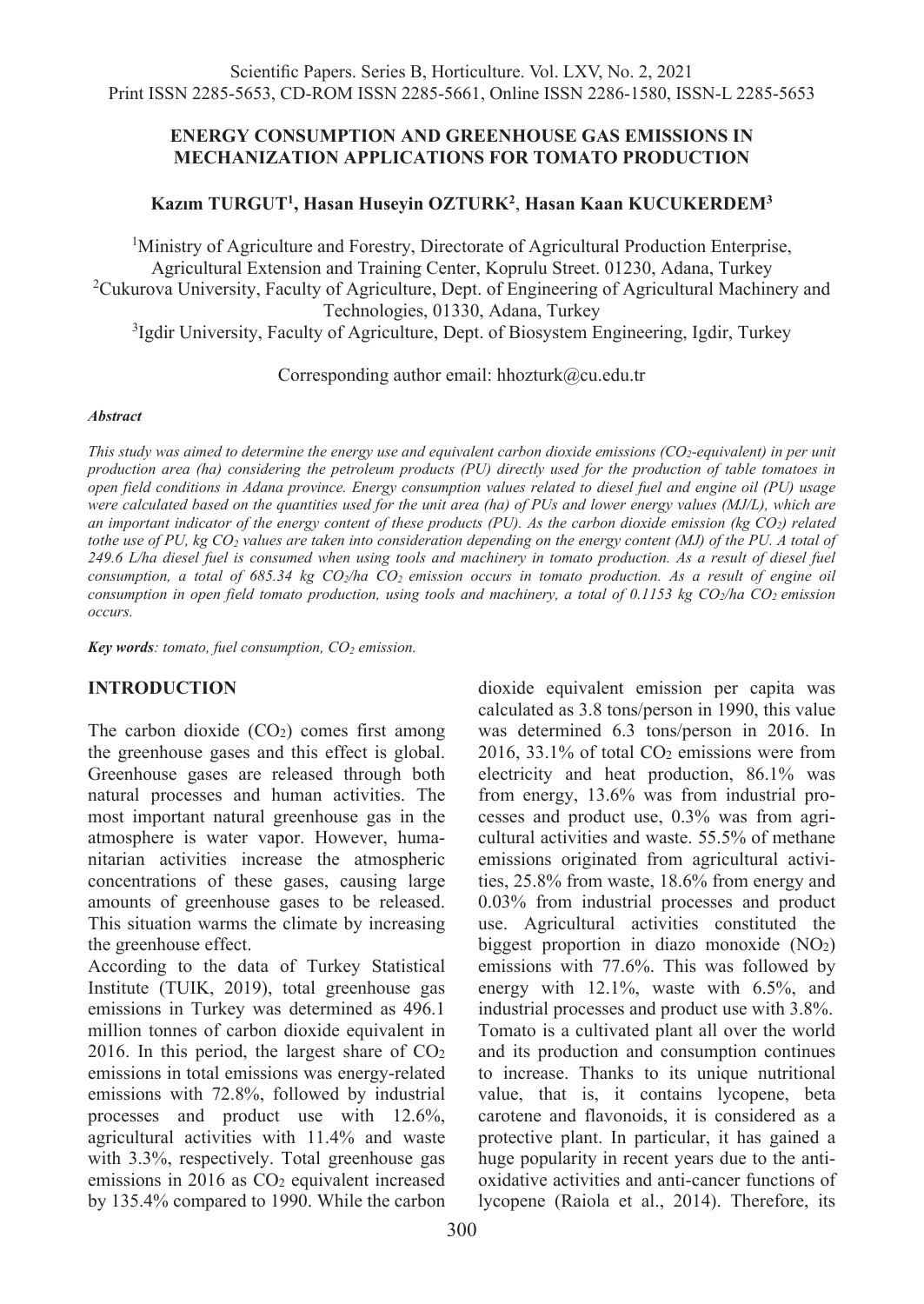production and consumption is constantly<br>increasing. Tomatoes contain many increasing. Tomatoes contain many phytochemicals, but the most well-known is lycopene. Lycopene; although it is found in carrot, watermelon, rosehip, chestnut, pink grapefruit, papaya and pink guava, even some of them are more than tomatoes, tomato is considered as the "source of lycopene" due to huge amount of its consumption within the year. Lycopene provides the conversion of ripe tomato fruit to red colour and is important (Figueiredo-Gonzalez et al., 2016). Today, there are many studies investigating the effects of lycopene, which has a strong antioxidant feature, on health. Antioxidants ensure that free radicals are neutralized, preventing cell components such as DNA, protein and lipids from being damaged by free radicals.

In this study, determining energy use and carbon dioxide emissions  $(CO<sub>2</sub>)$  were aimed taking into consideration the consumption of petroleum products (PU; Diesel fuel and lubrication oil) used directly for unit production area (ha) in table tomato production in mechanization applications in open field conditions in Adana province.

# **MATERIALS AND METHODS**

# **Determining the Number of Company to be Surveyed**

The primary data of the study consisted of data collected by making face-to-face surveys with the producers of table tomatoes in Adana. A survey was conducted with a total of 125 tomato producers in 15 districts of Adana province, and the companies to be surveyed were determined by using stratified random sampling method.

The questionnaires applied consist of 2019 production year data. The sampling size was calculated by the *Neyman* method, the formula of which is given below.

 $n = (\sum N_h S_h)^2 / (N^2 D^2 + \sum N^h S^2_h)$ .........(1) Where:

- $n =$  sample volume,
- $d =$  projected deviation,
- $N =$  total number of producers,
- *z* = standard normal distribution value and
- $N_h$  = number of producers in the stratified,
- $S_h$  = stratified variance.
- $D = d/z$

In determining the number of samples, it was studied with 5% deviation from the average and 95% confidence level. As a result of the calculations, the number of sample companies that should be worked was found as 123.5. In the research, the number of questionnaires applied to growers producing tomatoes in the open field is 125.

### **Tomato Production in Open Field in Adana Province**

*Soil Preparation:* The impermeable layer is broken in early autumn by using subsoiler in order to break the impermeable layer called plow base 50 cm below the soil base. In the fall, 3-4 tons of well-burned barn manure is applied to the decare and a deep release is made. Before planting the seedlings, the field is plowed 20-30 cm deep and a disc harrow is passed.

*Growing Seedlings:* Generally, peat-perlitevermiculite or peat-perlite-soil or mixtures such as burnt animal manure-sand-soil are used in seedling.

*Seed Sowing:* After soaking the seeds for 3-4 hours, 1-3 cm. planted in depth. Lightly watering is done after sowing seeds. When the soil temperature is 12-15ºC, the seeds germinate in 5-13 days.

*Fertilization:* In the spring, before preparing the furrow, the bottom fertilizer is given. All of the phosphorous fertilizer, one third of the others, is given as base fertilizer. The remaining fertilizers are given when the fruits begin to appear on the plants. When the fruits take the hazelnut size, magnesium nitrate (400-600 g/100 L water,) is applied at 2-3 times with an interval of 10-15 days. Top fertilizers are divided and divided into soil, after each irrigation, when the soil comes to the appropriate conditions are mixed. Generally, Ammonium sulfate, NPK compound fertilizers, Magnesium nitrate, Calcium nitrate, Zinc phosphate, Magnesium phosphate and plant growth regulators are frequently used during the production process.

*Seedling Planting:* Planting seedlings is done when the risk of spring frost is completely passed and the soil and air temperature reaches 12-15ºC. When seedlings are about 15-20 cm height, they are usually ready for planting. Planting is usually done about 7-8 weeks after sowing seeds. Seedlings are planted in Adana region from the end of February to the beginning of March. Following the planting,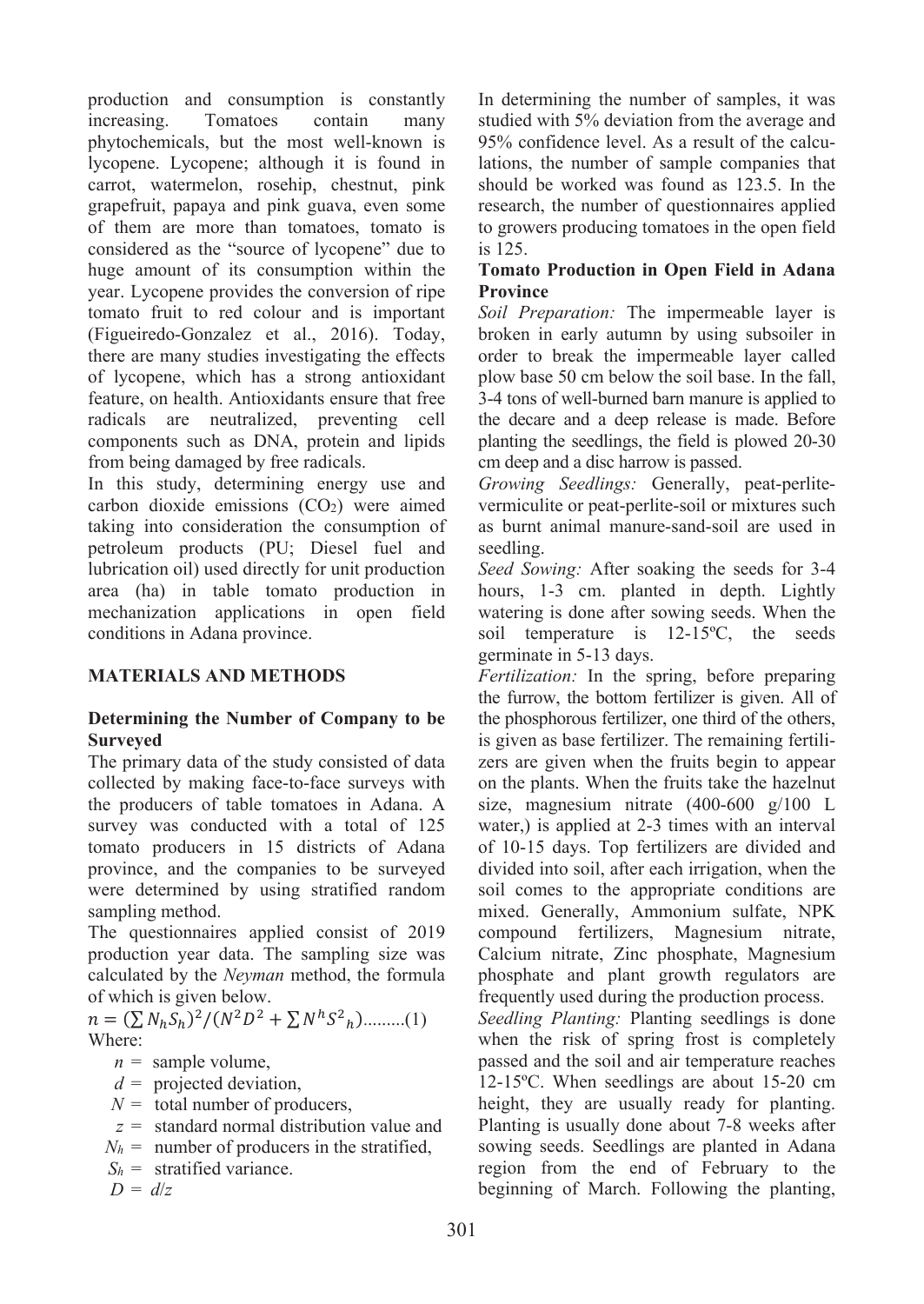enough water is given. Together with first watering, necessary sprayings are made against root and shoot, in which close to the root, diseases. In tall tomato varieties, it is 60-80 cm between rows in pole varieties, 50-60 cm above rows, 140 cm between rows in floor varieties, 40-50 cm above rows.

*Hoeing*: The first hoeing is done 2 weeks after the seedlings are planted. The second hoeing is achieved 2-3 weeks after the first hoeing. In this period, when the plants reach a length of 30-35 cm, the tall tomato variety is planted together with the second hoeing in the tall varieties. Filling the root area is also done during these hoes. After the second hoe, weeds are removed, the creamy layer is broken, the soil is aerated and the moisture in the soil is preserved.

*Irrigation:* An average of 7-10 times watering is done in the region.

*Pruning*: In open field tomato cultivation, in order to obtain quality products pruning is achieved. Breaking the top shoot of the plant over two leaves of the last bunch is desired to be taken. The first unwanted shoot removal process starts and repeats every 10-15 days.

*Disease and Pest Control:* Early leaf blight, mildew, leaf mold, bacterial speckle, bacterial cancer and wilt, tomato mosaic virus and tomato yellow leaf curl virus are the main diseases, nematodes, wireworm, aphids, whitefly, thrips, leaf gallery flies, red spiders, mitesand other sucking insects are the main pests.

*Harvest*: Tomato fruits that are at harvest maturity are harvested by hand.

### **Diesel Fuel Amount Used in Open Field Tomato Production**.

Diesel fuel quantities used in mechanization applications in tomato production in Adana province are given in Table 1.

Table 1. Amount of Diesel Fuel Used in Tomato Production in Open Field

| Fuel   | Applications                                                   | Amount<br>used<br>(kg/ha) |
|--------|----------------------------------------------------------------|---------------------------|
| Diesel | Soil cultivation<br>Toprakisleme                               | 40.8905                   |
|        | Fertilization (tractor)<br>Gübreleme (traktör)                 | 17.5245                   |
|        | Pest control (tractor)<br>Ziraimücadele (traktör)              | 35.049                    |
|        | Irrigation+Fertilization+Spraying<br>Sulama+Gübreleme+İlaçlama | 114.8272                  |
|        | Total                                                          | 208.2912                  |

# **Analytical Approach**

The number and features of production processes in open field tomato production affect the energy efficiency of the production. Information on the processes applied in open tomato production was obtained through a survey conducted with the producers. Depending on the information obtained from the producers of open field tomatoes, the main production method for open tomato production in Adana province was determined. Diesel fuel and engine oil quantities, which are petroleum products (PU), which are directly used for tomato production, mechanization applications, for unit production area (ha), have been determined.

Energy related to the use of diesel fuel and engine oil (PU), depending on the quantities used in open-field tomato production per unit area (ha) of petroleum products (PP) and their lower heat values (MJ/L), which is an important indicator of the energy content of these products (PU) consumption values were calculated. The amount of energy consumed for the packaging, transportation, and distribution of these products was not taken into account in determining the energy values related to PP. As the carbon dioxide emission (kg  $CO<sub>2</sub>$ ) related to the use of PP,  $kg CO<sub>2</sub>$  values are taken into consideration depending on the energy content (MJ) of the PP.

# **Consumption of Petroleum Products**

In the mechanization processes for tomato production in the open field, fuel consumption is consumed by tractors and irrigation pump engines in the use of tools and machinery.

- Diesel fuel consumption,
- Lubrication oil consumption and
- PP (Diesel fuel + lubricant oil) is considered as consumption.

The Diesel fuel and lubrication oil values per unit production area (ha) used by the tractor engine used during the tomato production processes in the open area were evaluated as total PP consumption.

*mPP= mD+mL*.…........…………...………….(2) Where;

- *mPP* = Total petroleum products consumption (L/ha),
- $m_D$  = Diesel fuel consumption (L/ha) and

 $m<sub>L</sub>$  = Engine oil consumption (L/ha).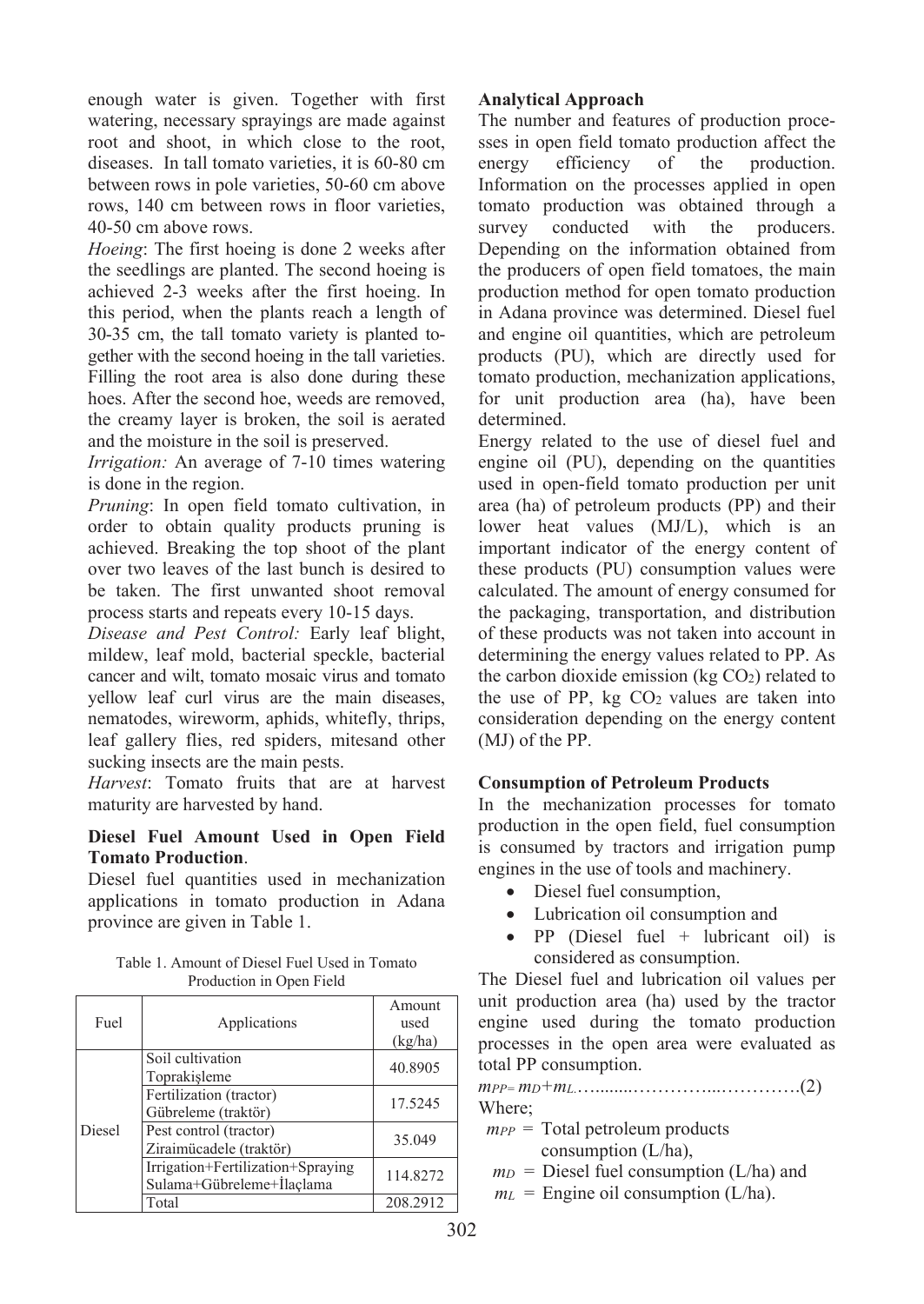Hourly oil consumption of the tractor engine, which is used for mechanization processes in tomato production in the open field, has been determined depending on the rated power of the tractor. In order to estimate hourly engine oil consumption in diesel fuel tractor engines, the following linear equation, which is dependent on Engine Rated Power (Pe) and specified in ASABE Standard D497.7 Section 3.4 (2011), is used as a reference model.

*mL*=0.00059×*Pe*+0.02169..............…..….....(3)

Cancante et al. (2017) using the MINITAB 17.0™ data processing software, the coefficients specified in the linear regression (LRA) and variance analysis (ANOVA) and equation (3.3) are as follows:

*mL*=0.000239×*Pe*+0.00989….......................(4) Where;

 $m<sub>L</sub>$  = Hourly oil consumption of the tractor engine (L/h) and

 $P_e$  = The tractor's rated power (kW).

The *Pearson correlation coefficient* for the variables in Equation (4) is  $r = 0.90$  (p < 0.05). In the developed model, the standard errors of the constant term and the linear coefficient are 1.50  $10^{-3}$  L/h and 9.0  $10^{-6}$  kW, respectively.

## **Consumption of Petroleum Products Energy**

Total petroleum products energy consumption in the process of tomato production in the open field, consumed by the tractor and irrigation pump engines in the use of tools and machinery;

- Energy consumption related to diesel fuel consumption,
- Energy consumption related to lubrication oil consumption and
- It has been taken into consideration as the total energy consumption of PP (Diesel fuel + Lubrication oil) consumption.

The PP energy consumption (ECPP, MJ/ha) related to diesel fuel and engine oil consumption consumed per unit production area (ha) by tractor and irrigation pump engines used during the tomato production processes in the open area is determined as follows.

*ECPU*= *ECD+ECL*…………...…..................(5) Where:

 $ET_{PP}$  = Total energy consumption for PP (MJ/ha),

- $EC<sub>D</sub>$  = Energy consumption related to Diesel fuel (L/ha) and
- *ECL =* Energy consumption related to lubrication oil (L/ha).

Diesel fuel energy consumption (EC<sub>D</sub>, MJ/ha) for diesel fuel consumption per unit production area (ha) has been determined by tractor and irrigation pump engines used during open field tomato production processes as follows.

*ECD*=*mD*×*LHVD*...........……...………....….(6) Where:

- $EC<sub>D</sub>$  = Energy consumption related to Diesel fuel (MJ/ha),
- $m_D$  = Diesel fuel consumption (L/ha) and
- $LHV_D$  = The lower heating value of Diesel (MJ/L).

The lower heating value of diesel fuel consumed during agricultural production with agricultural tools and machinery was taken into account as  $LHV_D = 37.1$  MJ/L (Table 2) (IPCC, 1996).

The lubrication oil energy (*ECL*, MJ/ha) related to lubrication oil consumption per unit production area (ha) has been determined by tractor and irrigation pump engines used during the mechanization processes in open tomato production as follows.

*ECL=mL*× *LHVL*...........................................(7) Where:

- $EC<sub>L</sub>$  = Energy consumption related to lubrication oil (MJ/ha),
- $M_L$  = Lubrication oil consumption (L/ha) and
- $LHV_L$  = The lower heating value of lubrication oil (MJ/L).

The lower heating value of the engine oil consumed during agricultural production with agricultural tools and machinery was taken into account as  $LHV_L = 38.2$  MJ/L (Table 2) (IPCC, 1996).

# **CO2 Emission Regarding Petroleum Consumption**

Carbon dioxide  $(CO<sub>2</sub>)$  emission during the mechanization processes in tomato production, consumed during the use of tools and machinery;

• CO2 emission related to diesel fuel consumption,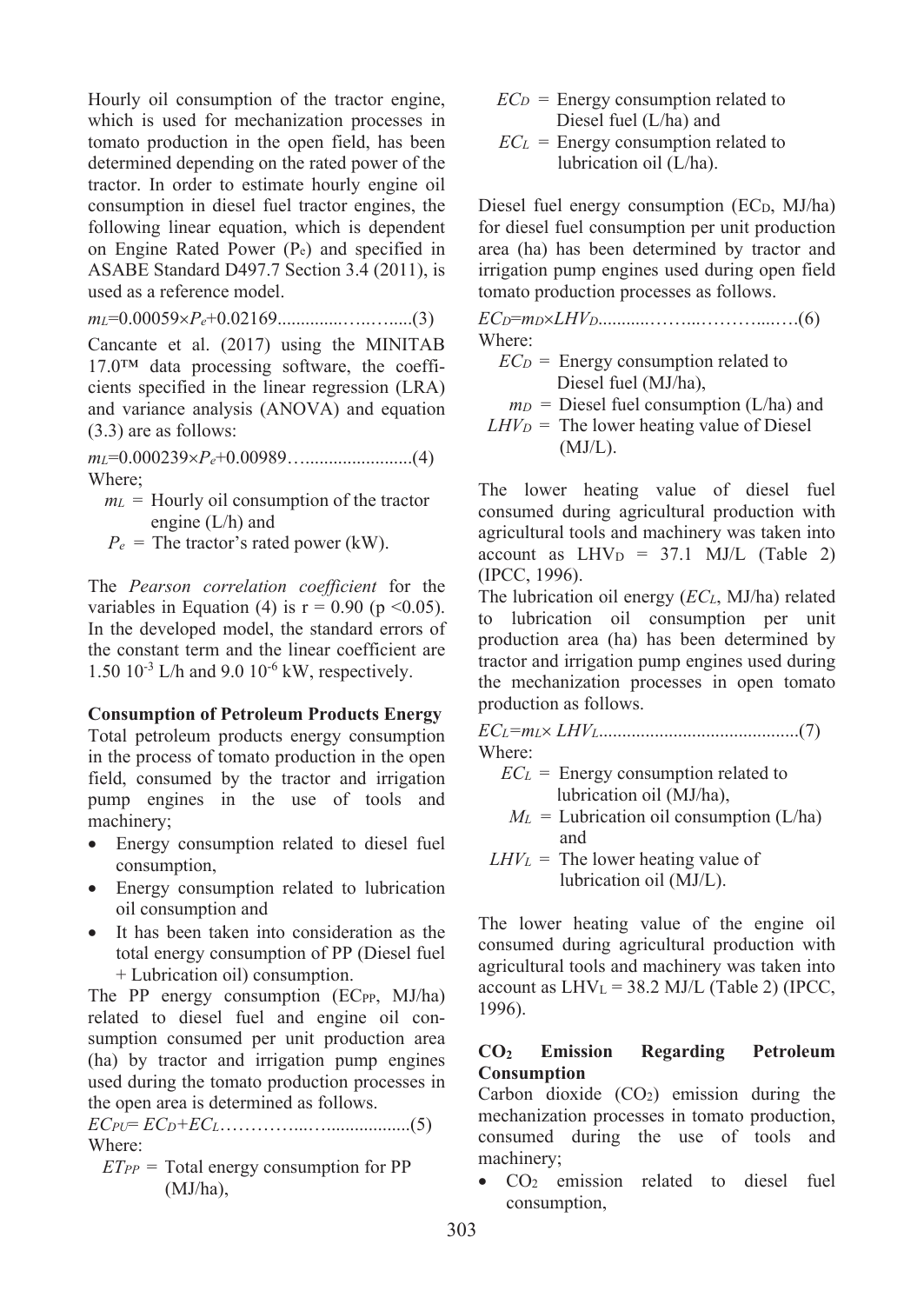- CO<sub>2</sub> emissions related to engine oil consumption and
- It has been taken into account as the total  $CO<sub>2</sub>$  emission of PP (Diesel fuel + Lubrication oil) consumption.

CO2 emissions from all motor vehicles burning fossil fuels can be calculated taking into account the amount of fuel consumed and the distance travelled. In the method of calculating CO2 emissions taking into account the amount of fuel consumed, the value of fuel consumption is multiplied by the  $CO<sub>2</sub>$  emission factor for each type of fuel. This emission factor is developed depending on the heat value of the fuel and the carbon fraction oxidized in the fuel and the carbon content. This approach is defined as the fuel-based  $CO<sub>2</sub>$  emission calculation method as it uses average fuel consumption data. The fuel consumption-based approach can be applied taking into account vehicle effectiveness data and fuel economy factors that enable the calculation of fuel consumption. In calculating emissions using the distance-based method, distance-based emission factors are taken into account. The fuel-based  $CO<sub>2</sub>$  emission calculation method is the preferred approach, since data on the fuel consumed is generally more reliable. However, since the uncertainty level in  $CO<sub>2</sub>$  estimates can be quite high, the distance-based method should be used as a last solution (IPCC, 1996). Taking into consideration the lubrication oil consumption value of the tractor engine, CO2 emissions related to oil consumption can also be calculated. The values given in Table 2 are used for the heat values of Diesel fuel and lubrication oil and  $CO<sub>2</sub>$  emission factors depending on the type of fuel.

Table 2. Heating Values and  $CO<sub>2</sub>$  Emission Factors (IPCC, 1996)

| Fuel            | <b>Lower</b> heating<br>value (MJ/L) | $CO2$ emission<br>factor<br>(kg CO <sub>2</sub> /MJ) |
|-----------------|--------------------------------------|------------------------------------------------------|
| Diesel fuel     | 37.1                                 | 0.07401                                              |
| Lubrication oil | 38.2                                 | 0.07328                                              |

In the calculations made to determine the  $CO<sub>2</sub>$ emissions released regarding the use of PP as a result of open field tomato production, the fuelbased CO2 emission calculation method proposed in the Intergovernmental Climate Change Panel has been taken into consideration (IPCC, 1996). The proposed approach to calculate CO2 emissions based on fuel consumption is summarized in equations (10) and (11).

The total CO<sub>2</sub> emission per unit production area (ha) of PP consumption (*TCO2EPP*, kgCO2/ha) has been determined by the tools and machines used during open tomato production.

*TCO2EPP*=*CO2ED*+*CO2EL*............................(8) Where:

- $TCO<sub>2</sub>E<sub>PP</sub>$  = Total CO<sub>2</sub> emission related to PP consumption (kg CO<sub>2</sub>/ha),
	- $CO<sub>2</sub>E<sub>D</sub> = CO<sub>2</sub>$  emissions related to Diesel fuel consumption (kg CO2/ha) and
	- $CO<sub>2</sub>E<sub>L</sub> = CO<sub>2</sub>$  emission related to lubrication oil consumption (kg  $CO<sub>2</sub>/ha$ ).

CO2 emission (*CO2ED*, kg CO2/ha) for Diesel fuel consumption per unit production area (ha) was determined by agricultural tools and machinery used during open tomato production processes as follows.

*CO2ED=mD×LHVD×EFD*……............…….(9) Where:

- $CO<sub>2</sub>E<sub>D</sub> = CO<sub>2</sub>$  emissions related to Diesel fuel consumption (kg  $CO<sub>2</sub>/ha$ ),
- $mp =$  Diesel consumption (L/ha),  $LHV_D =$  Lower heating value of Diesel

$$
(37.1 \text{ MJ/L})
$$
 and

$$
EF_D = \overline{CO_2}
$$
 emission factor for Diesel  
fuel (0.07401 kg CO<sub>2</sub>/MJ).

The  $CO<sub>2</sub>$  emission factor of Diesel fuel consumed during agricultural production with agricultural tools and machinery is taken into account as  $EF_D = 0.07401 \text{ kgCO}_2/\text{MJ}$  (Table 2) (IPCC, 1996).

 $CO<sub>2</sub>$  emissions  $(CO<sub>2</sub>E<sub>L</sub>, \text{kgCO}<sub>2</sub>/ha)$  for lubricant oil consumption per unit production area (ha) was determined by agricultural tools and machinery used during open tomato production processes.

*CO2EL=mL*×*LHVL*×*EFL*.............................(10) Where:

- $CO<sub>2</sub>E<sub>L</sub> = CO<sub>2</sub>$  emission related to lubrication oil consumption (kg CO2/ha),
	- $m<sub>L</sub>$  = Lubrication oil consumption  $(L/ha)$ ,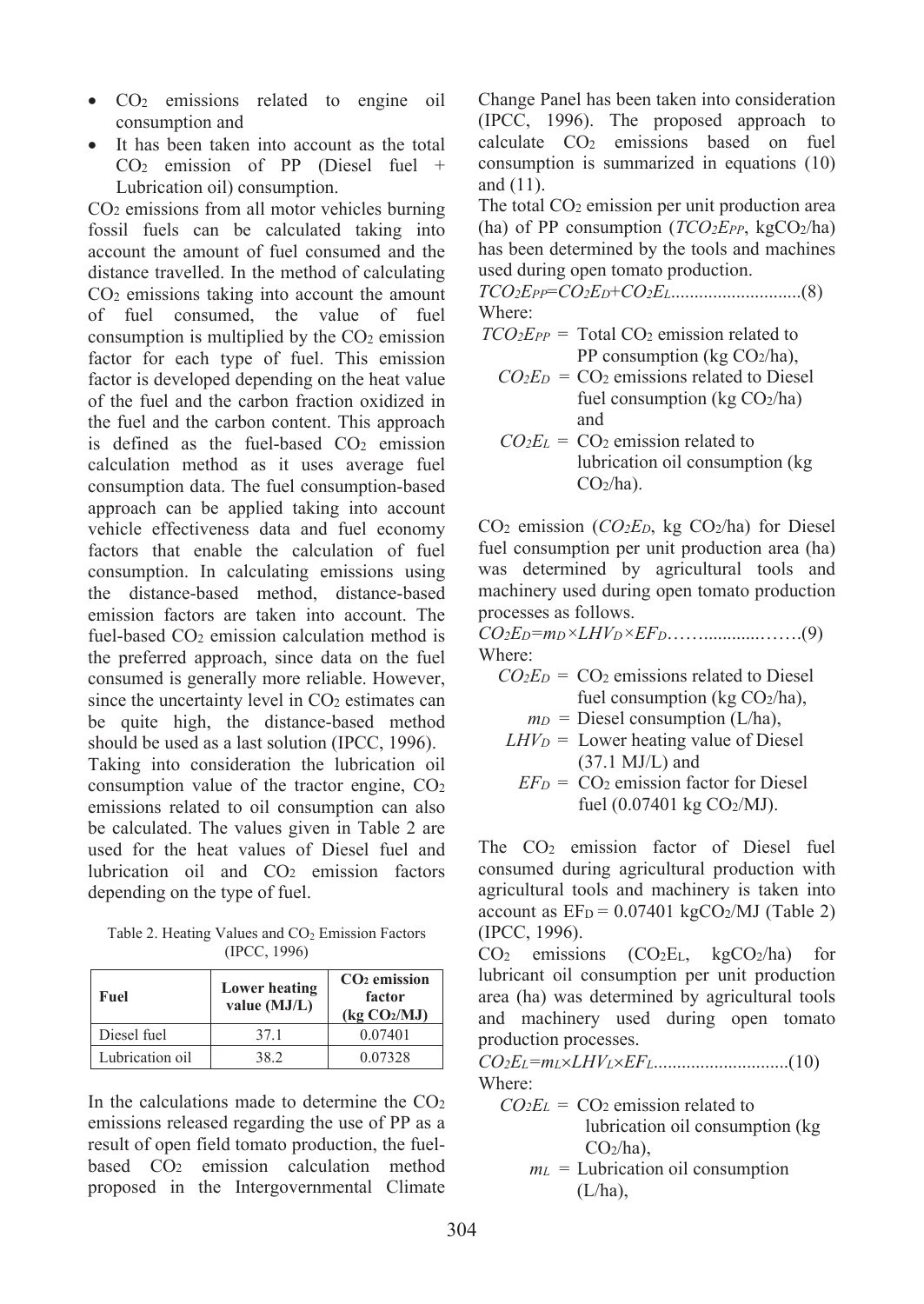$LHV_L =$  Lower heating value of lubrication oil (37.1 MJ/L) and  $EFL = CO<sub>2</sub>$  emission factor for lubrication oil (0.07401 kg CO2/MJ).

The CO<sub>2</sub> emission factor of the lubrication oil consumed during the production processes in the field with agricultural tools and machinery is taken into account as  $EFL = 0.07328$  kg CO2/MJ (Table 2) (IPCC, 1996).

#### **RESULTS AND DISCUSSIONS**

#### **Diesel Fuel Consumption**

Diesel fuel consumption values in the use of tools and machinery during the mechanization processes in open-field tomato production in Adana province are given in Figure 1. Diesel fuel consumption values given in Figure 1 indicate the average values of diesel fuel consumption values determined from the districts of Adana province. It is seen that diesel fuel consumption values are in parallel with the change in the usage time of the tools and machines used in the open tomato production process and the loading rates of the tractor engine. The highest diesel fuel consumption is in pump irrigation applications, which includes irrigation  $+$  fertilization  $+$ spraying with 137.6 L per unit area (ha). Soil cultivation applications take the second place in diesel fuel consumption with 49 L/ha. Diesel fuel consumption in open tomato production is 42 L / ha in tractor and plant protection products (PPP) applications and 21 L/ha in PPP applications. A total of 249.6 L/ha diesel fuel is consumed when using tools and machinery in tomato production.



Figure 1. Change of Diesel Fuel Consumption in Open Field Tomato Production (Own findings)

#### **Diesel Fuel Energy Consumption**

Diesel fuel energy consumption values in the use of tools and machinery during open field tomato production processes in Adana province are given in Figure 2. The highest diesel fuel energy consumption is determined in pump irrigation applications, which includes  $irrigation + fertilization + spraying operations$ with 5104.96 MJ per unit area (ha). Soil cultivation applications take the second place in diesel fuel energy consumption with 1817.9 MJ/ha.



Figure 2. The Change of Diesel Fuel Energy Consumption in Open Tomato Production (Own findings)

Diesel fuel energy consumption in open field tomato production is 1558.2 MJ/ha in tractor and BMU applications and 779.1 MJ/ha in BBU applications. A total of 9260.16 MJ/ha diesel fuel energy is consumed when using tools and machinery in tomato production.

## **CO2 Emission Regarding Diesel Fuel Consumption**

CO2 emission values resulting from Diesel fuel consumption in the use of tools and machinery during the mechanization processes in open field tomato production in Adana province are given in Figure 3. As a result of the highest diesel fuel consumption, the maximum CO<sub>2</sub> emission per unit area (ha) is realized in pump irrigation applications, which includes  $irrization + fertilization + spraving processes$ with a value of 377.82 kgCO<sub>2</sub>. Soil cultivation practices take the second place in  $CO<sub>2</sub>$  emission with the value of 134.54 kg CO<sub>2</sub>/ha.



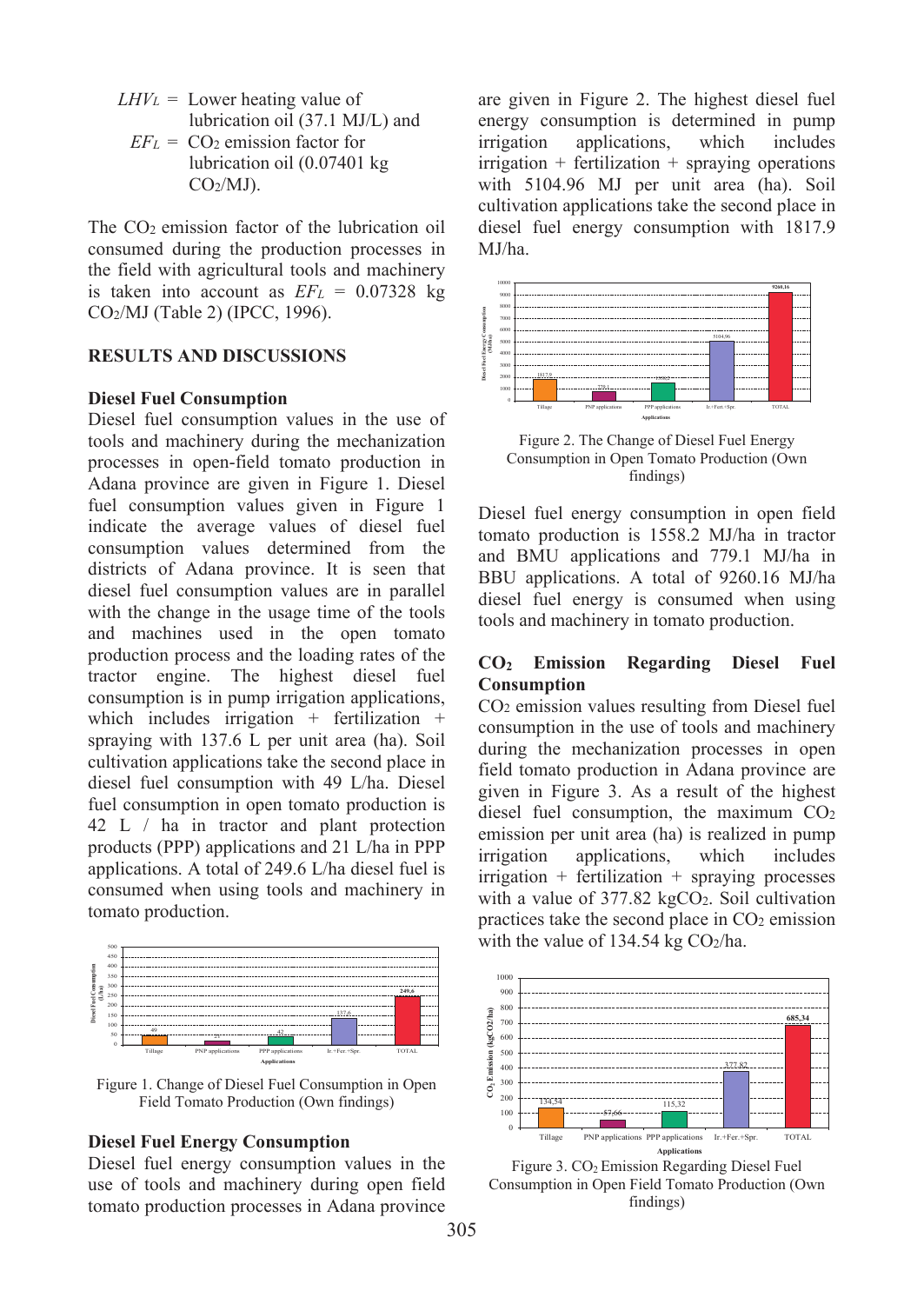As a result of diesel fuel consumption in open tomato production,  $115.32$  kg  $CO<sub>2</sub>/ha$   $CO<sub>2</sub>$ emission occurs in tractor and PPP applications and  $57.66$  kg  $CO<sub>2</sub>/ha CO<sub>2</sub>$  in plant nutrition products (PBU) applications. As a result of diesel fuel consumption, a total of 685.34 kg CO2/ha CO2 emission occurs in open field tomato production.

#### **Lubrication Oil Consumption**

The lubrication oil consumption values of the engines that run the tractor and irrigation pumps in the process of tomato production in the open field are given in Figure 4. The lubrication oil consumption values given in Figure 4 indicate the average values of lubrication oil consumption values determined from the districts of Adana province. It is observed that the lubrication oil consumption values are in parallel with the usage time of the tools and machines used in the open tomato production process and the loading rates of the tractor engine, as in the Diesel fuel consumption values.



Figure 4. Change of Average Oil Consumption in Open Field Tomato Production (Own findings)

The highest oil consumption is realized in soil cultivation applications with 0.0228 L per unit area (ha). PBP applications take the second place in oil consumption with a value of 0.0092 L/ha. In tomato production in open air, lubrication oil consumption in BBP applications is 0.0073 L/ha. A total of 0.0412 L/ha of engine oil is consumed when using tools and machinery in tomato production.

### **Energy Consumption Related to Lubrication Oil Consumption**

Lubrication oil energy consumption values in the use of tools and machinery during open tomato production processes in Adana province are given in Figure 5. The highest lubrication oil energy consumption is determined in soil cultivation applications with 0.87 MJ per unit area (ha). PBP applications take the second place in lubrication oil energy consumption with 0.35 MJ/ha.



Figure 5. The Change of Lubrication Oil Energy Consumption in Open Field Tomato Production (Own findings)

Lubrication oil energy consumption in open tomato production is 0.28 MJ/ha in tractor and PPP applications. A total of 1.57 MJ/ha engine oil energy is consumed when using tools and machinery in tomato production.

### **CO2 Emission Regarding Engine Oil Consumption**

CO2 emission values that occur as a result of engine oil consumption in the process of tomato production in open field in Adana province are given in Figure 6. As a result of maximum engine oil consumption, the highest CO2 emission per unit area (ha) is realized in tillage applications with a value of 0.0638 kg  $CO<sub>2</sub>$ . The second place in  $CO<sub>2</sub>$  emission is PBP applications with the value of 0.0258 kg CO2/ha.



Figure 6.  $CO<sub>2</sub>$  Emission related to Engine Oil Consumption in Open Field Tomato Production (Own findings)

As a result of engine oil consumption in open field tomato production,  $0.0205 \text{ kgCO}_2/\text{ha CO}_2$